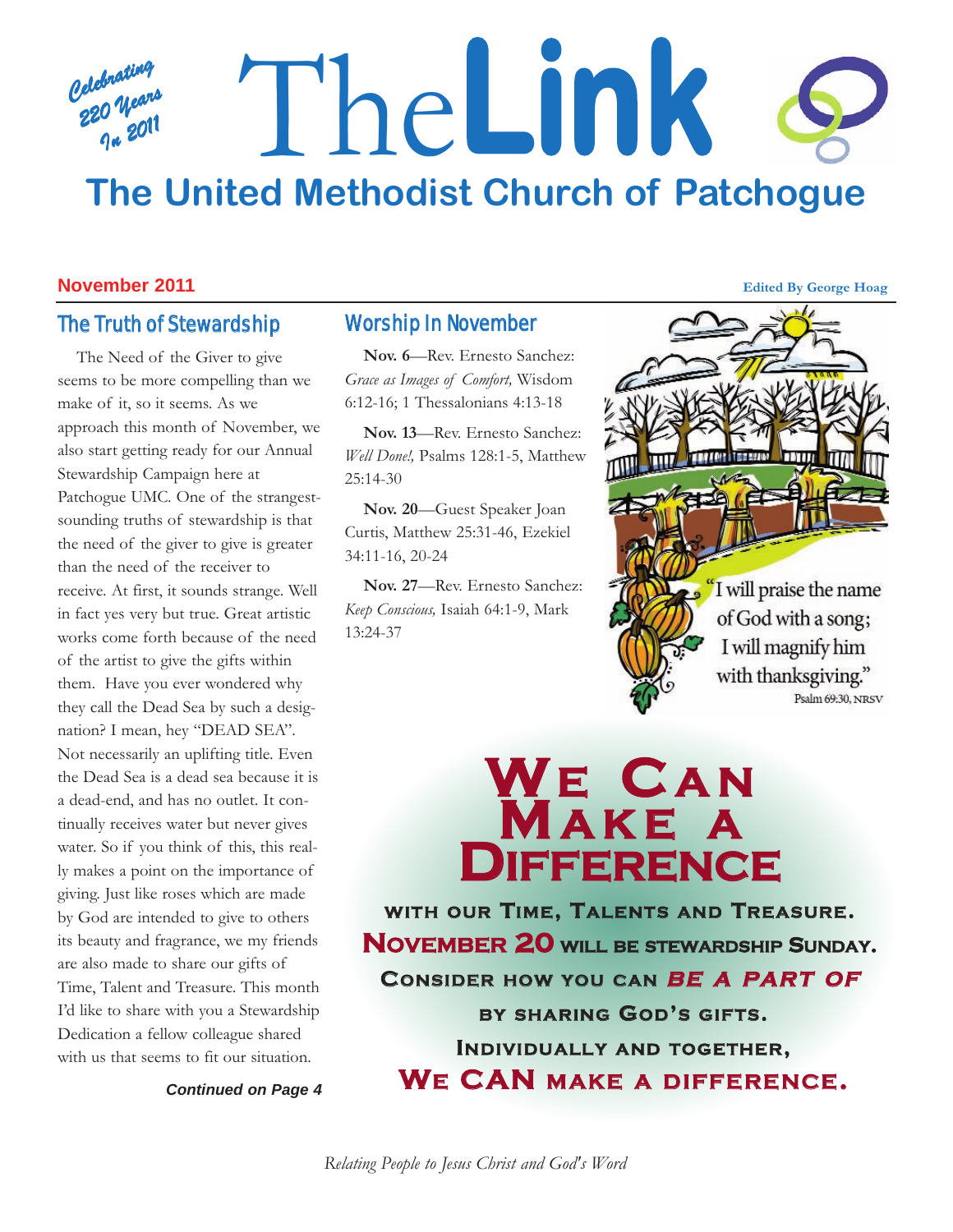# Circle of Concern

# *: For Guidance:*

Lisa D., Barbara McAllister, Ray Clark, Maj. Don Cornwell stationed in South Korea, Cat Placement and Rescue, Michael Dellazizzi and family, Michael Amarati, Philip Demacos, Joanne, Robert C. Hiene, the Americo Family, Rose Conti, Holly Nelson, Lisa Prince, the family of Alex Pearson, he is in a nursing home, he is the father-in-law of Lenny Pearson, Joan, the Neuman family, Wilfredo Franco, Mary (co-worker of Betty Rice), Monica, Patrick Keena, Sheila Dreaper, Frank Whalen, Walt Stawecki's mother, Theresa Rubano, Sofia and her family, Megan Prince, Dayne Davis, John Casale, Our Troops and Veterans, Dean and family, Jean Eid, Rachel Nason, all those who have lost their jobs, Eileen Paduano, Carlos Alvarado, for the Nations of Africa, Tim and Paul, Christine, Mr. Bralla, Pete and Carol Moore, prayers of comfort for police and fireman and all those who risk their lives to make ours safe and better, Glenn Hollins, Raquel Miller, Emma Easley, Tom, Mike, Matt, Brian, Justin, Ray Anderson, Lori, Irene Catalino, Amanda Lee Domale's brothers one is in Afghanistan and other is leaving for Iraq, Bonnie Abbott's upcoming operation, Justin and Dean Angell, Pat, Lisa, Ben and baby Anna, Emmaus Teams and Pilgrims, Heather Reiss, James Wright's Grandmother, Barry Burrell and Linda, Stephen Martin, Rosalie Rosen, Lori Purificato, Ashley Lauren and Jose Garcia. For those in our church community who are fighting against cancer, Ernest Ikpe's brother, Ihanga, safe journey back to S. Africa, Linda Morgan. Prayers of comfort and strength for the People of Norway, Luigi, Maureen, Tom Mansfield and friends.

# *These Who are Hospitalized:*

Josh Boneventure, Frank, Nana Grace, Nancy Marshall, Bertha Smith, Lee Hollowell, Mary Payne, Harry Watson, Debbie Fiore, Patrick Diamond, John Vanderzalm, Layden John Clark, Mary Zatorski, Dan, Peter Moor (Kathie Loris' father), Ernest Boyd, Chris, Phil Ianello, Emily, Sue Buck, Earl Hartsfield, Mike D. ,Joseph Hawthorne, Emma Rasley, Mr. Tallon, Angelo, Kelly Seeman, Rebecca Hendersen, Jim Pew, Gil Brown, Pat Ward, Grace Richardson (Dianne Adone's mother,) Pat, Randy Rogers, Christina Broom, Barbara Asmus, Nancy Rogers, Krystan Lenhard, Glenn Hollins, Susanna Davies-Pepper, Glenn Schwartz, Todd Skwirz, Carol Kirschner's sister, Linda, Mike Welsh and Joyce Ferrrante, Caroline Moore.

# *These at Home:*

Joan Welsh, Joseph Weinzettle, Natalie Burnett-Lynch, Kathleen Chodorski, Kyra McCarthy, Debi DelRossi, Belle Barile, Tom Furman, Lisa Lopez, Dorotea Sanchez, Mary Jones, Mike Welsh, Timothy Oliva's Aunt Susan, John Krulger, Shelly Granger, Marie Lino, Marta, Donna Herrick and Philip Rudolph, Jytte & Nils Sorensen (Geri Sheridan's relatives in Denmark), Robert Dodge and Suzanne Olivotti-Dodge, Sandy Burrell, Ted Davies, John Casale, Mr. O'Keefe, Lorraine Greco, Emily Navidad, former Patchogue Village Justice, Donald Howie, John Layton, the Moultrre Family, William Loris Sr., Dave Hollowell, Kim Farrel's daughter, Ceil Witt, June Barile's parents, Marilyn Franco, Muriel Vilar, Janet

Higby, Guillermina Alverio (Pastor Sanchez's mother,) Jim Miller, Catherine Interrante, Glen Adone., Geri Sheridan, Arthur Rice and Bob Saas.

*\* Please contact the Church Office if someone should be added or deleted*

# *These who are in Rehab or Nursing Care Facilities:*

Alice Zahnd in Patchogue Nursing Center, 25 Schoenfeld Blvd., Patchogue, NY.

Kitty Brunnemer in Cedar Lodge Nursing Home, 6 Frowein Road, Center Moriches, NY 11934.

Hazel Nargi in McPeak's Adult Home, 286 N. Ocean Ave., Patchogue.

Nancy Rogers in I.C.F. , S. #1, wing C, 283 Route 25A, Shoreham, NY 11786.

Rachel Nason in McPeak's Adult Home, 286 N. Ocean Ave., Patchogue.

*Pray for our church and her future directions!*

# Hear Our Sermons and Watch Our Services On Line

Click on the Links at www.PatchogueUMC.org

The deadline for contributions to the December edition of TheLINK is November 11. Please e-mail your copy to gbhoag@optonline.net.

If you haven't been getting e-mail messages from us, it means we don't have your address. Please send your email info to patchogueumc@yahoo.com or call the church office.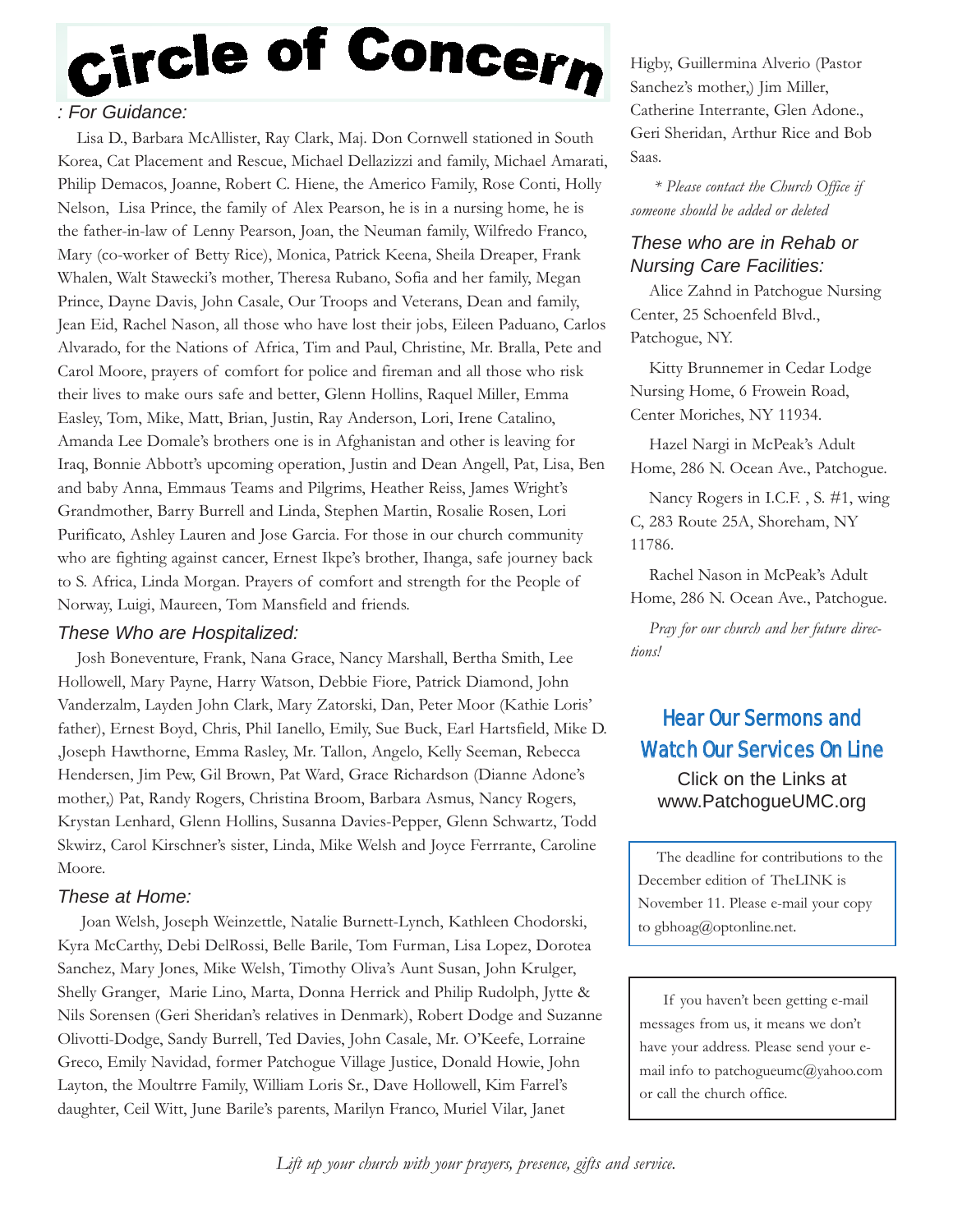# Stewardship



It has been an eventful summer and fall. We lost our l00 year old boiler in August. It died. Our

Administrative Assistant's husband, Bob Saas had a quadruple bypass and is doing well. The many fund raisers have challenged us more then ever before. Thanks to the grace of God and many good stewards, we have survived and flourished.

The yard sale was a great success. More then \$l200 was raised that went a long way to pay bills that accumulated during the summer, when pledges temporarily fall off. Many people came to help set up, work, and many came back to help clean up. It was great to see such a turn out of volunteers. Our great pastor not only opened his home to us, he barbequed a great lunch for us. A testimony to the caliber of our youth was when two who helped to deliver some furniture were given a substantial tip. They graciously donated it to the church. Steve Rice, Bob Prince and I would like to thank all those who donated items or worked to make this year's yard sale a great success.

The next fund raiser was the Salvation Army Band Concert on Saturday, October 22. Lenny Pearson was the driving force behind this event. She provided the funds to bring the Band to us. This will be the furthest East the band has performed. An interdenominational choir from Patchogue will perform for our entertainment. Lenny has worked hard to bring this exceptional band to us.

She also patched the water damaged

walls and ceiling of the sanctuary and then began painting those areas with some help from Ray Henson. She also worked with Chris Christian, Jose Garcia, and me to trim the neglected shrubs. Thank you Lenny for all you do in support of our church.

We would like to thank Bob Rogers for staining the outside staircases of the old building. On Saturday, Oct. l5, Chris Christian, Jose Garcia, Ray Henson, Bill Loris, Linda & Walt Stawecki and I replaced more then twenty of the disintegrating red tiles of the Friendship Walk. It was installed by the MYF some two decades ago.

Our MYF has been busy this fall. Carla Gibson and our dedicated youth are helping with the Chinese Auction. Carla, Elizabeth Biederman and Kate Weber are co-chairing the Fall Festival on Nov. 6. Like an old time country fair, it includes pie judging, crafts, games and lots of food. A great time for all. An Ice Skating Outing will take place on Nov. 12.

The Chinese Auction is set for Nov. 3 at our church. Barbara Becker, June Barile and Geri Sheridan have worked hard to organize and run this event. We want to thank all who donated items and /or worked on this fund raiser. More information will be in the December LINK.

June Barile will present our second Christian Concert on Nov. 5 with again Revelation Seven as the headliner. The concert benefits the church.

Our Bible Study Classes are well attended. Debbie and Don Kolacki's group meet on Wednesday evenings at 7:30 in the choir room of Wesley Hall. Pastor and Carolyn Willis Salvey are organizing a daytime Bible Study for

Fridays at noon.

Please call the church (475-0381) for more information. Carolyn has installed a recycling bin in Wesley Hall for cans, bottles and plastics.

Kathie Wells, Church Treasurer, and Tom Bracken, Financial Secretary, have served above and beyond for the last three years. Kathie has stepped down as Treasurer to be co-chair of Stewardship. Her focus will be to encourage the giving factor of stewardship. God wants us to give of ourselves through our tithes, time and talents. Lynn Jones will be picking up the mantle of Treasurer.

We want to thank Kathie for her hard work and ask you to support her new role in stewardship. Thank you Lynn for your fidelity. Tom will continue as Financial Secretary and we want to thank him for the hundreds of hours he works at this for our church.

This years' Stewardship Campaign will begin in November. Kathie Wells will have a church wide mailing outlining what is planned. Information will be in the Sunday bulletins.

The old boiler was dismantled by American Environmental Solutions in early October and removed to allow a more efficient boiler to take its place. Brian Pendergast, the owner of this company, provided invaluable help to us when we had to remove the buried oil tank a few years ago. George Hoag and I met with a large number of contractors and the National Grid. Ed Klingel provided the contractor, Bianco Plumbing & Heating, that won the contract. Our Trustees decided to go with a natural gas fired boiler. This was for several good reasons. First, gas

### *Continued on Page 4*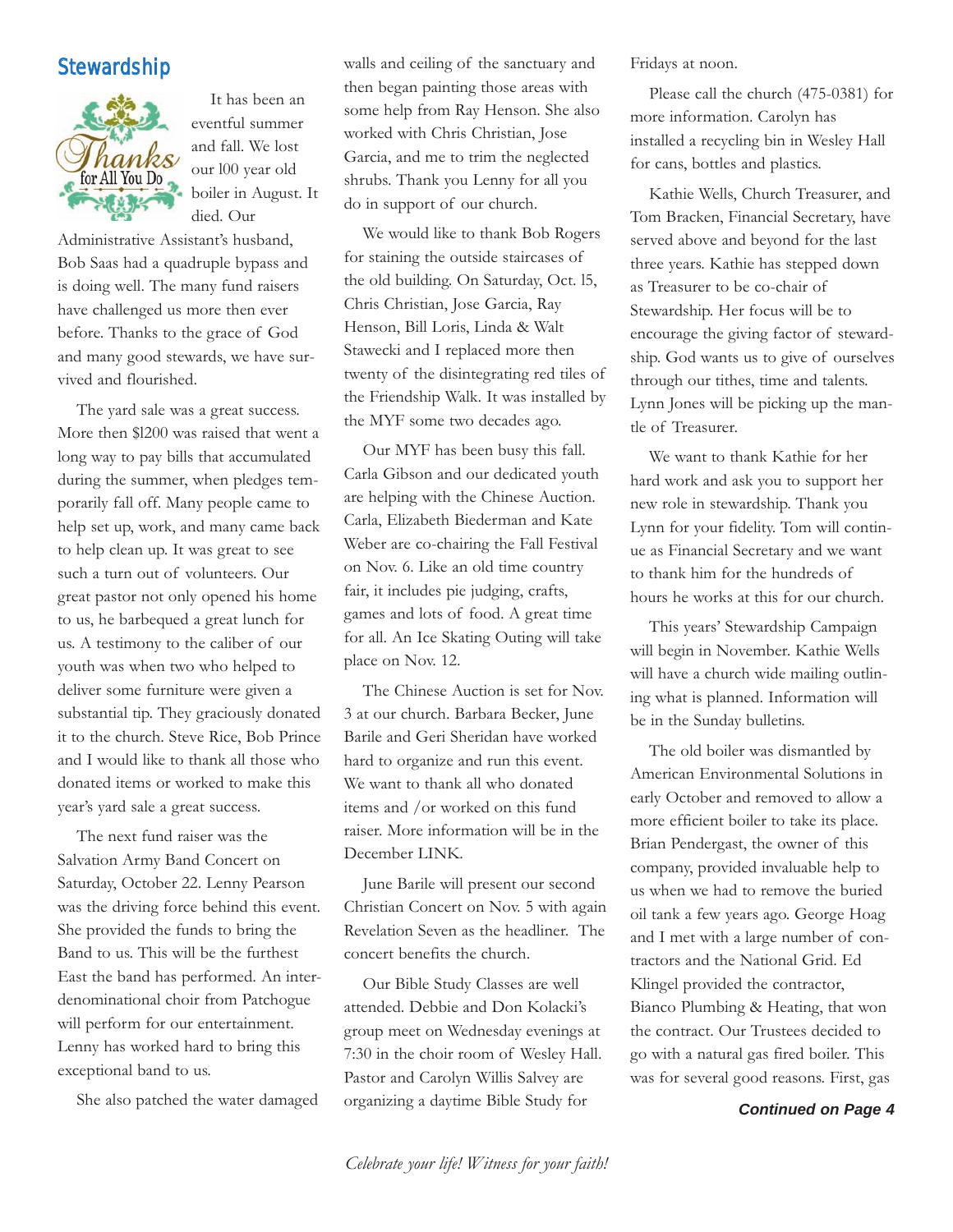# The Truth of Stewardship (from Page 1)

# **Stewardship Dedication**

My church is composed of people like me. I help make it what it is. It will be friendly, if I am friendly. Its pews will be filled, if I help fill them. It will do great work, if I work hard. It will make generous gifts to many causes, if I am a generous giver. It will bring other people into its worship and fellowship, if I invite and bring them. It will be a church of loyalty and love, of faith and noble spirit, if I am filled with these things. With the help of God, I shall dedicate myself to the task of being all the things I want my church to be. I shall dedicate myself to becoming a steward of God's gifts and gratefully share my time, talent and treasure to carry out God's plan.

Blessings and remember whose you are. Shalom!

# *—Rev Ernesto Sanchez*



"I HAVE NOT STOPPED GIVING THANKS FOR YOU, REMEMBERING YOU IN MY PRAYERS." EPHESIANS 1:16, NIV

# Stewardship (from Page 3) UMW

is cleaner burning and has a much smaller carbon footprint then fuel oil. Gas is also two thirds the cost of a comparable heating unit of oil. The final clincher is that there are more then two hundred years of gas reserves right here in the US.

Although a large expense, approximately \$40,000, the new boiler will pay for itself in five years. The increased efficiency and savings of gas over oil should save the church nearly \$10,000 a year. We borrowed \$46, 000 from the New York Conference. They provided a \$4,000 grant to us to help in the endeavor. The Conference loan is for ten years and does not have any penalties for paying it off early. We hope to pay this off in five years through a new Capital Campaign being planned that will end in 2016, the 225th anniversary of the founding of our congregation.

We have received a matching grant from the New York Sacred Sites Fund for \$25,000 to repair the belfry. We have a year to raise the funds to match this grant. One novel idea to help us raise funds was to ask for donations to the church in lieu of gifts at a birthday party. This raised over \$l000 for one good steward. Many of us may want items as birthday or Christmas presents, but do we really need them. Please think of your church and have a party that gives our church a much needed gift. Checks should be made out to the church with the boiler, belfry or the general fund recorded in the memo area. If enough people give of themselves, we can pay off the boiler and belfry, get over this bump, and get on with ministering to our community.

*—David Hollowell*

It seems like it was just summer a few days ago, and now Thanksgiving is right around the corner, with Christmas not far behind. And if it's almost Christmas, it's time for the annual UMW Holiday Fair. This year the Fair will be held on Saturday, December 3rd, from 9 - 3. As always, there will be a number of vendors selling a dazzling array of potential holiday gifts. In addition, baked goods, gift baskets, 50/50, light breakfast and lunch will be available for purchase. Come and enjoy what one of our vendors called "the friendliest" of its kind.

Proceeds from the Fair help to support UMW missions that have included Wesley Dinners, INN's transitional housing program, scholarships to graduating seniors, among many others.

Our regular meeting will be held on Nov. 19, at 9:30 a.m. All are welcome.

Please remember to recycle bottles and cans in the recycling can in Wesley Hall. Thank you!

### *—Barbara Becker*

# Wesley Dinners

This will be the 5th year that our church has provided a free meal on Thanksgiving. What a joyous occasion. Since the holiday falls on the Thursday that Wesley Dinner would normally occur, the Wesley crew will again coordinate. Steve Shadbolt will capably direct the action in the kitchen, but since this is an all church project, we need many volunteers, as well as cooked turkeys and side dishes. Sign up sheets will be posted in Wesley Hall. Let us join together in this sharing of generous hospitality

*—Barbara Becker*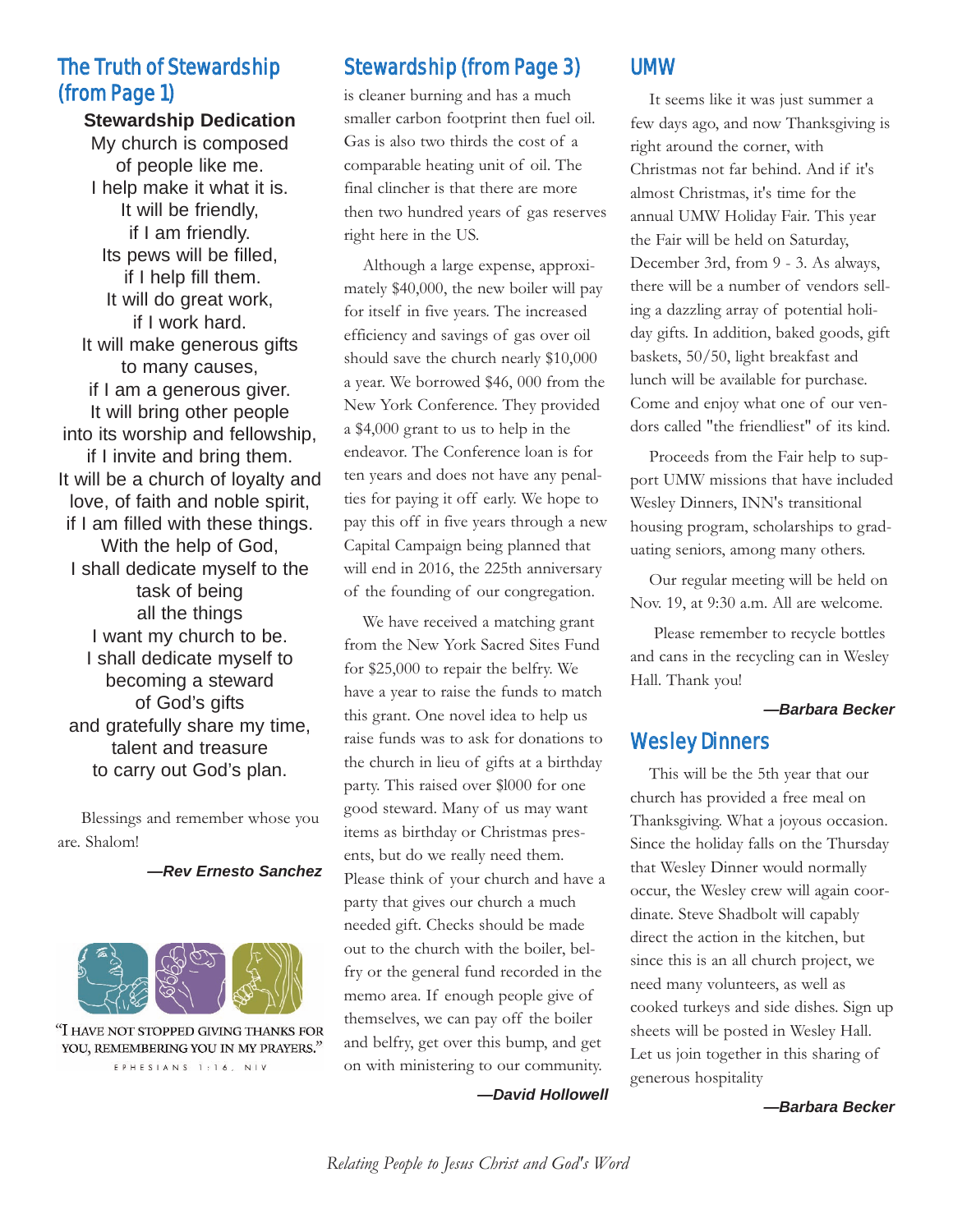# **United Methodist Church of Patchogue November 2011**

| <b>Sun</b>                                                                                                                                                   | Mon                            | <b>Tue</b>                                                                                                     | <b>Wed</b>     | <b>Thu</b>                                     | Fri                                                          | <b>Sat</b>                      |
|--------------------------------------------------------------------------------------------------------------------------------------------------------------|--------------------------------|----------------------------------------------------------------------------------------------------------------|----------------|------------------------------------------------|--------------------------------------------------------------|---------------------------------|
|                                                                                                                                                              |                                | $\overline{I}$<br>$10$ a.m.-Noon-<br>Food Pantry<br>6:30 p.m.-ESL<br>$7:00 p.m. -AA$<br>7:30 p.m.-<br>Recovery | $\overline{2}$ | $\mathfrak{Z}$<br>6:00 p.m.-Chinese<br>Auction | $\overline{4}$<br>$7:00 p.m. -N/A$<br>7:30 p.m.-<br>Recovery | 5<br>7:00 p.m.-Rev 7<br>Concert |
| 6<br>$10 a.m.$ —<br>Communion<br>Worship/Sunday<br>School<br>Counters: Linda<br>Werner and Dave<br>Hollowell                                                 | $\overline{7}$<br>$7 p.m. -AA$ | 8<br>$10$ a.m.-Noon-<br>Food Pantry<br>6:30 p.m.-ESL<br>$7:00 p.m. -AA$<br>7:30 p.m.-<br>Recovery              | 9              | 10<br>7:30 p.m.-Choir<br>Rehearsal             | 11<br>$7:00 p.m. -N/A$<br>7:30 p.m.-<br>Recovery             | 12                              |
| 13<br>10 a.m.-Blessing<br>of The Animals<br>Worship/Sunday<br>School<br>$11:30$ a.m.-<br>Finance/Trustees<br>Counters: Lenny Pear-<br>son and Carol Kirshner | 14<br>$7 p.m. -AA$             | 15<br>$10$ a.m.-Noon-<br>Food Pantry<br>6:30 p.m.-ESL<br>$7:00 p.m. -AA$<br>7:30 p.m.-<br>Recovery             | 16             | 17<br>7:30 p.m.-Choir<br>Rehearsal             | 18<br>$7:00 p.m. -N/A$<br>7:30 p.m.-<br>Recovery             | 19<br>$9:30$ a.m.-UMW           |
| 20<br>10 a.m.-Worship/<br>Sunday School<br>$3:00$ p.m. $-BAFFA$<br>concert<br>Counters: Carolyn<br>Willis Falvey and Kate<br>Weber                           | 21<br>$7 p.m. -AA$             | 22<br>$10$ a.m.-Noon-<br>Food Pantry<br>6:30 p.m.-ESL<br>$7:00 p.m. -AA$<br>7:30 p.m.-<br>Recovery             | 23             | 24<br>Community<br>Thanksgiving Meal           | 25<br>$7:00 p.m. -N/A$<br>7:30 p.m.-<br>Recovery             | 26                              |
| 27<br>10 a.m.-Worship/<br>Sunday School<br>Counters: Brenda<br>Klingel and Joanne<br>Shadbolt                                                                | 28<br>7 p.m.-- AA              | 29<br>$10$ a.m.–Noon–<br>Food Pantry<br>6:30 p.m.-ESL<br>$7:00 p.m. -AA$<br>7:30 p.m.-<br>Recovery             | 30             |                                                |                                                              |                                 |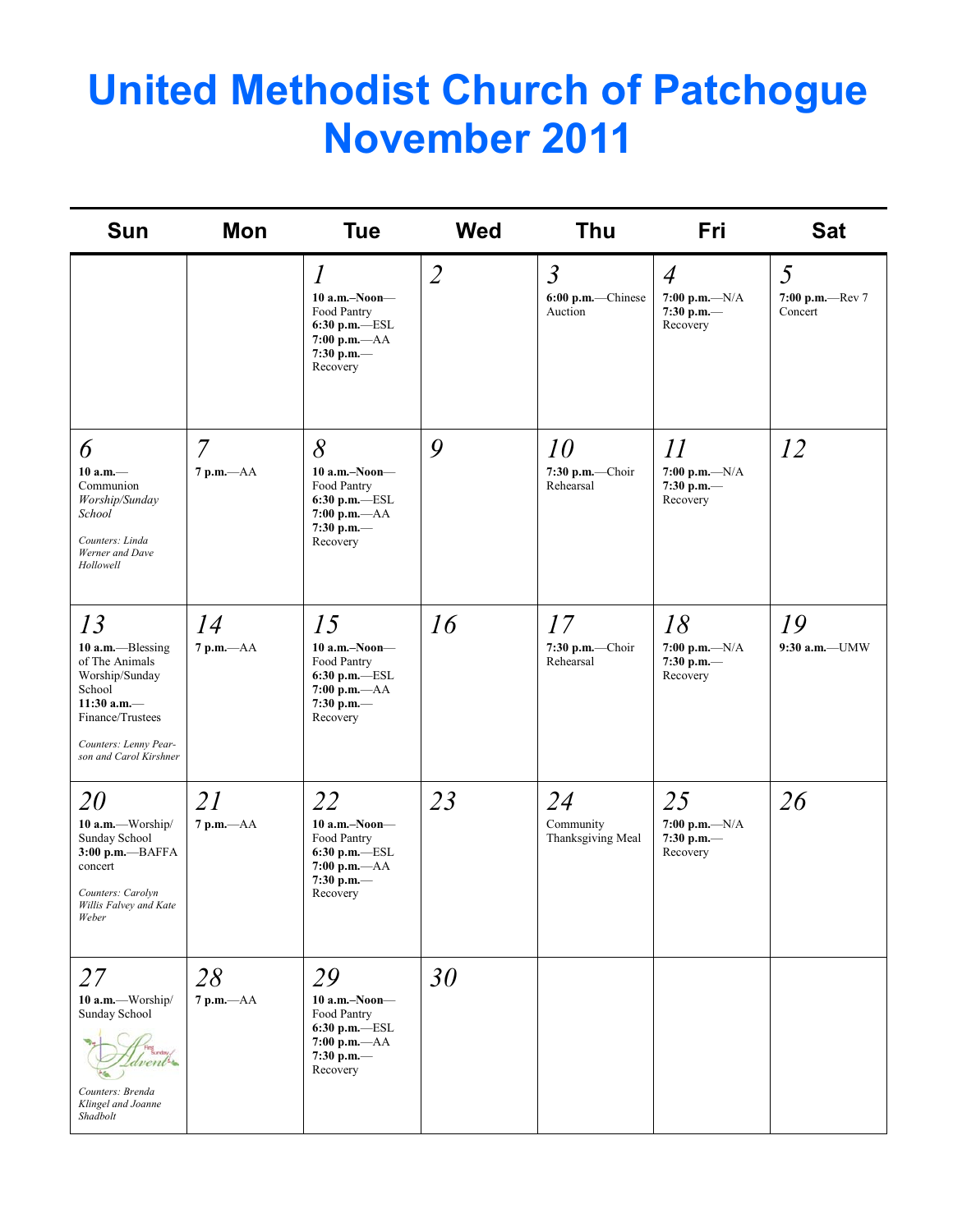**ASSOCIATE'S GOURMET MARKET Experienced Butchers & Caterers for over 20 years Also providing Groceries, Dairy & Produce 1699J Rt. 112 (Olympic Plaza), Medford, NY 11763**



**Phone: (631) 475-1749 Fax (631) 447-5086**

**www.associatemarketli.** 

# AS DYNAMITS

PUBLIC RELATIONS CONSULTANTS SPECIAL EVENTS PLANNERS

**GERALDINE M. SHERIDAN** 96 EVERGREEN LANE EAST PATCHOGUE, NEW YORK 11772 PHONE/FAX (631) 475-1164

E-mail: gerisheridan@verizon.net

TEL. (631) 475-5734 FAX (631) 758-2568

OFFICE HOURS BY APPOINTMENT

# PATCHOGUE FAMILY MEDICAL CARE, P.C.

CHRISTINE M. DOUCET, MD ANDREW S. WANG, DO LAURA E. GIL, RPA-C LYNDIE A. HUGHES, RPA-C **FAMILY PRACTICE** 

130 MEDFORD AVE., (ROUTE 112) PATCHOGUE, NY 11772





**Our Thanks To Anthony Prudente and Sign-A-Rama 125 A Medford Ave., Patchogue 631-447-500**

**For their generous donation of signage supporting our Wesley Dinners**



# **Harvest Festival**

**Children's activities**

such as Arts and Crafts, Potato Sack Races, Scarecrow Contest and More!!

# **Homemade Pie Baking Contest**

Categories include: Fruit, Vegetable, Nut, Miscellaneous. (Please list ingredients due to any food allergies) We will Auction off the Pies at the end of the Festival **Raffle**

# **FREE FOR ALL**

**Sunday November 6th from 12pm to 5pm Patchogue United Methodist Church 10 Church Street, Patchogue, NY 11772**

For more information, please call the Church Office at (631) 475-0381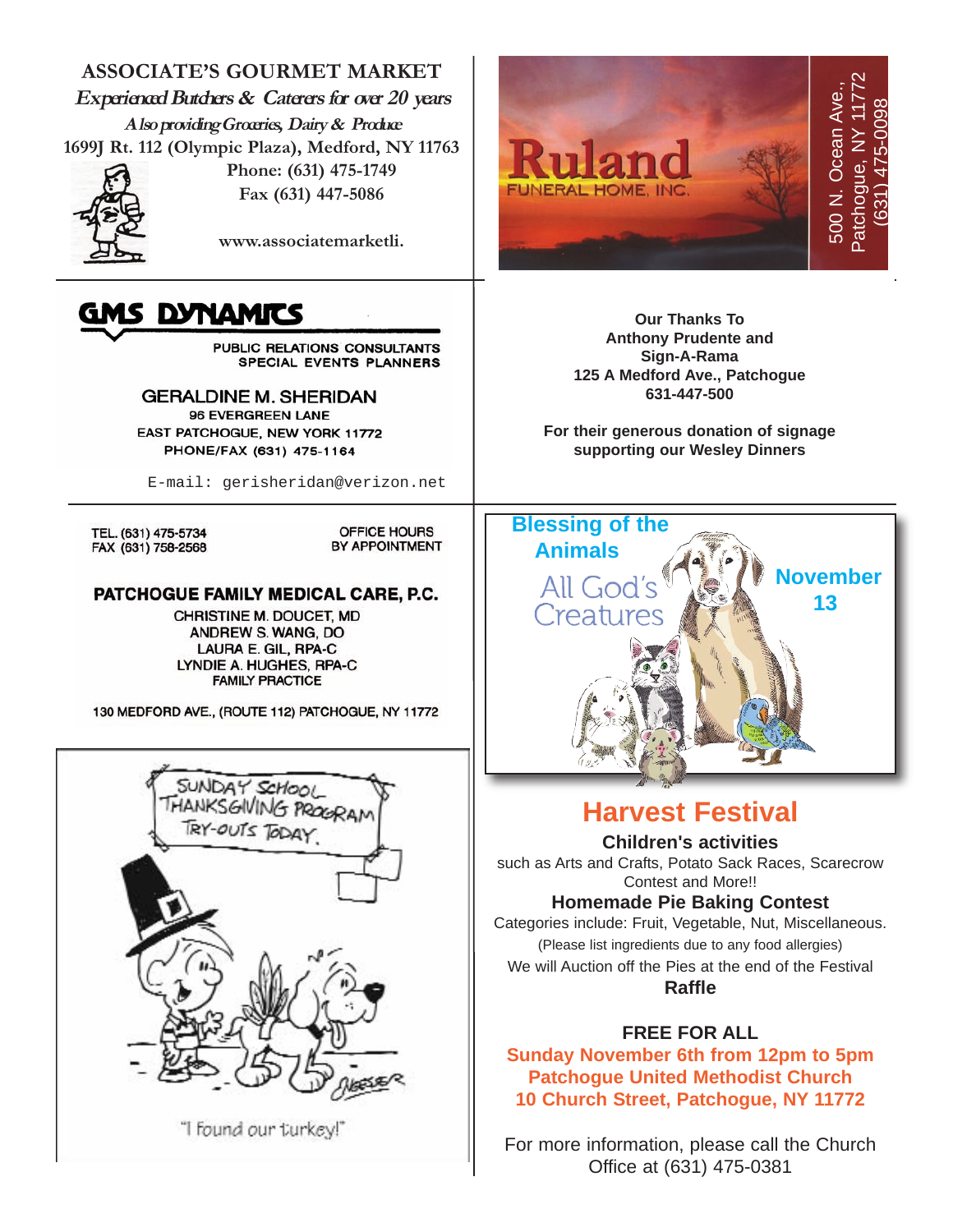# A Prayer For Thanksgiving

**O God of all Creation**: You have cared for the earth, and have filled it with your riches. Abundance flows in your steppes, through the pastures and wilderness. You provide for our land, softening it with showers, bathing it in light, and blessing it with growth.

The hills sing with joy; the meadows are covered with flocks; the fields deck themselves with wheat; and together they glorify your name!

On this occasion of our Thanksgiving, we as a nation take rest from our labors to consider your many blessings. We thank you for our freedoms, and for the opportunity to contribute our skills, our attributes and our values toward the good of society.

We thank you for the mixture of our cultures, blending us into one people under God. Help us to be a light unto other nations, and to further the cause of freedom and justice all over the world.

We remember those who are less fortunate than we. We lift up in prayer the victims of poverty and racism, and all those who suffer from forms of political and economic oppression. Let the word that goes forth from our mouths speak of your peace, and let us proclaim our hope in Christ as Savior of all humankind.

We pray that you will bless all those who gather here, as we have come to experience your presence among us. Give us your guidance, O God, and empower us for your work. For we claim nothing for ourselves, but return all honor and glory unto you, and offer our thanks and praise. Amen.

*—From "Prayers for God's People", Thomas P. Roberts, editor*

# Is The Connection Fraying?

Recently someone "deeply involved in budgeting" for a local church contacted United Methodist Communications seeking financial information. When we suggested contacting the conference treasurer, the response was complete lack of knowledge about who, or what, a conference treasurer is.

This is not an isolated occurrence. We often encounter United Methodists who are unaware of how our connection works, what it is doing in the world or what it teaches.

### **Is the connection connected?**

An anecdote does not make a trend. However, when asked by United Methodist Communications researchers if their local church understands the concept of connectionalism, only 18 percent of pastors and 12 percent of laity strongly agree that they understand it. When clergy and laypersons are asked individually if they understand the church's structure, 38 percent of clergy and 17 percent of laity strongly affirm that they understand it.

Couple this with participation in connectional giving and the story is consistent. The most widely observed offering in the church is One Great Hour of Sharing, yet only 28 percent of United Methodist congregations participate in it. This is the highest rate of participation for any of the general church offerings.

At a time when global realities call for deeper understanding of our interrelatedness and interdependencies, the fraying of the connectional system of The United Methodist Church is a cause for concern. The lack of awareness about how we are connected from the local church to the annual conference

and from the annual conference to the general church is important, not only to us as a faith community but also to the world.

Let me illustrate. It is noteworthy that the World Health Organization is reporting that malaria is claiming fewer children today than in previous years. What does this have to do with the connection? I believe when the people of The United Methodist Church entered into the fight against this killer disease, we encouraged others and helped, along with other partners, to focus on something the world could do together: tackle a disease of poverty.

It was our scale partnering with others of scale that gave hope that together we could alleviate human suffering and death in a global movement. Our connectedness was, and is, an immeasurable asset in the mission to embody the leading causes of life, to quote Gary Gunderson's marvelous phrase.

If we reclaim an understanding that the connection is about making disciples of Jesus Christ for the transformation of the world (that's scale), and that discipleship is expressed through missional outreach to the world (that's scale), we can participate with God in the transformation of the world (that's real scale).

I know there are many complex reasons the connection is fraying. But I'm asking a simple question. What if the connection were viewed less as a bureaucratic organizational model that's a drag on finances and more as a lifegiving movement for the healing of the world? What if we viewed it, interpreted it and embodied it in this way? What might happen?

*—Rev. Larry Holton, UNMS*